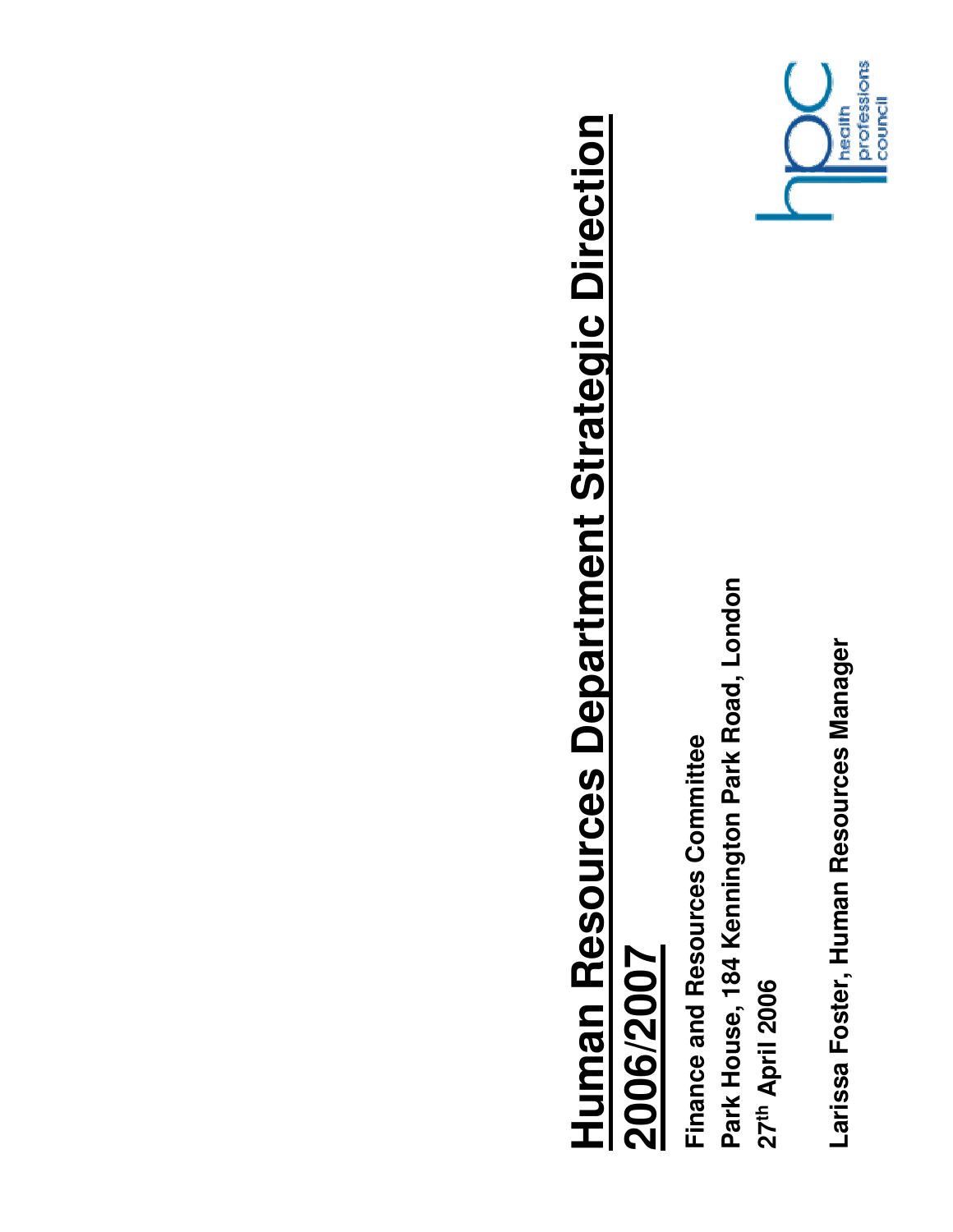

## Finance and Resources Committee Enclosure 11C **Finance and Resources Committee Enclosure 11C**

•

Paper FRC 47/06 **Paper FRC 47/06**•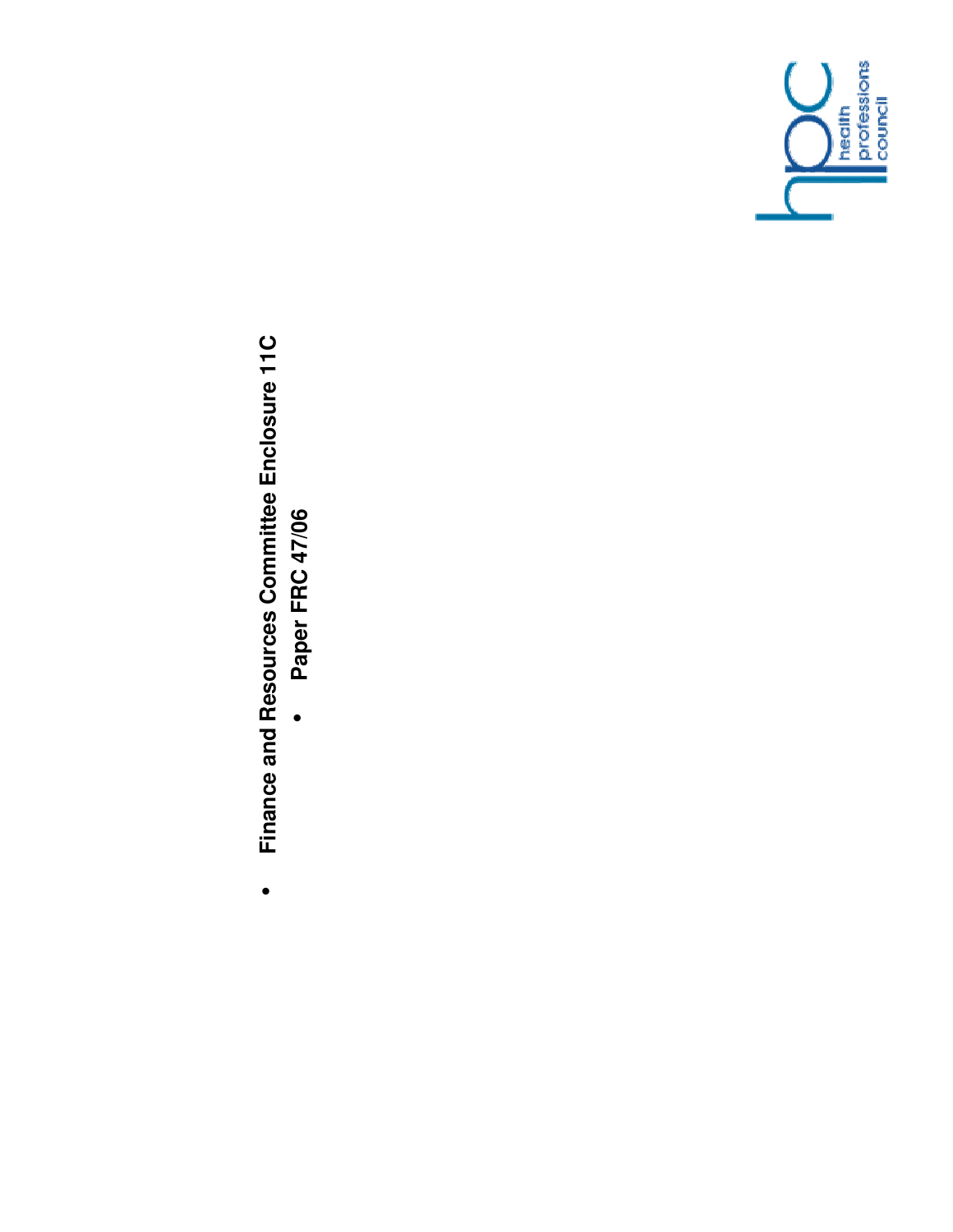

- **Employees I. Employees**  $\overline{a}$
- Legislation **II. Legislation**  $\equiv$

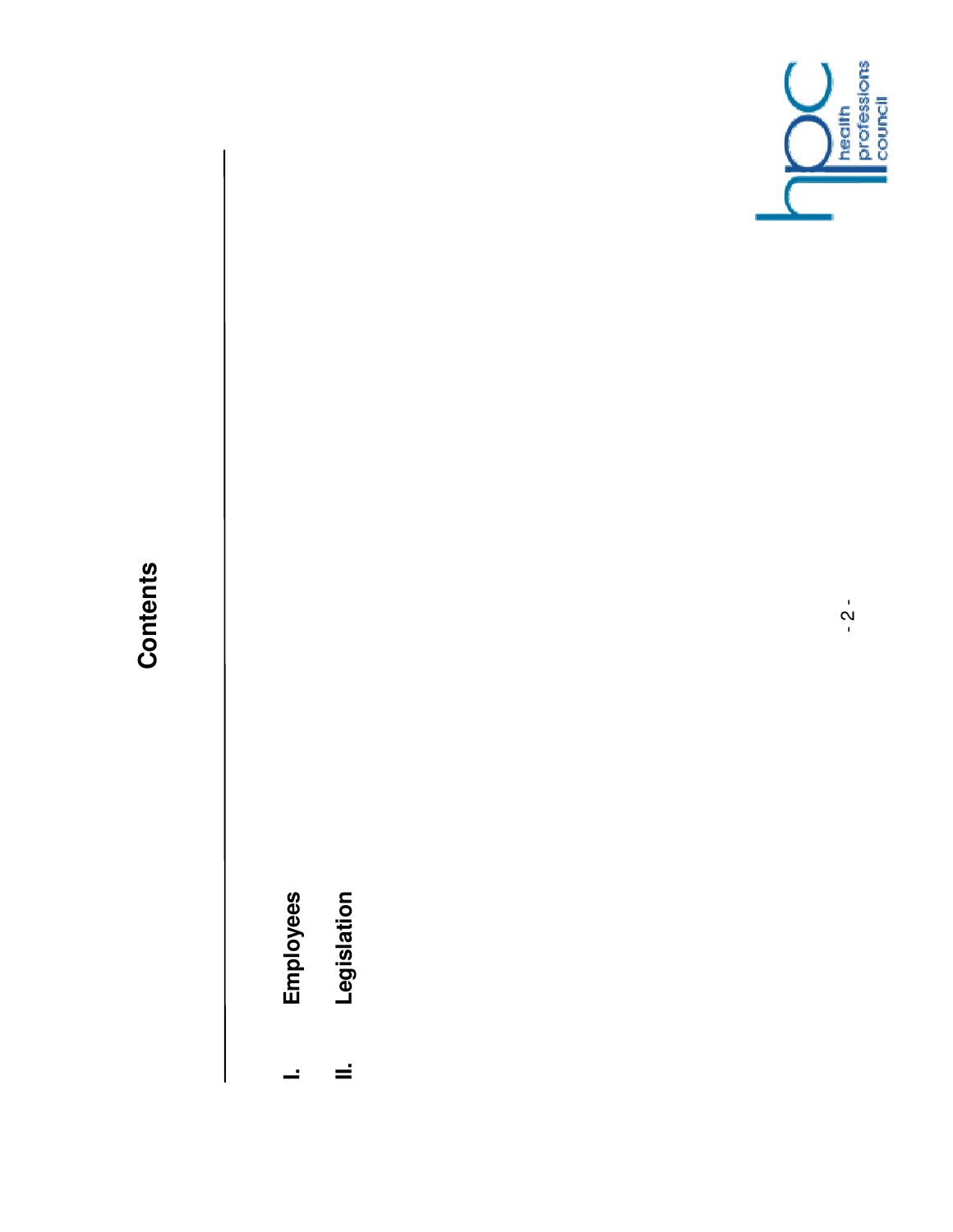Current Situation - ... Current Situation – ...

## **HPC Culture - Human Resources strategy is to ensure the HPC has the appropriate**  HPC Culture - Human Resources strategy is to ensure the HPC has the appropriate employees to deliver its objectives **employees to deliver its objectives**

 **Open, Transparent and Effective Recruitment Processes**  Open, Transparent and Effective Recruitment Processes

•

- Grow our own talent – Grow our own talent
- Recruit specialist skills where needed to achieve the quality of people we need – Recruit specialist skills where needed to achieve the quality of people we need  $\overline{\phantom{a}}$
- Promotes Training of Employees **Promotes Training of Employees**

•

- Use internal and external training resources to improve quality and competence of our employees – Use internal and external training resources to improve quality and competence of our employees
- Foster a Modern Working Culture **Foster a Modern Working Culture** •
	- Non-hierarchical – Non-hierarchical
		- Flat structure – Flat structure
- Inclusive decision making – Inclusive decision making
- Hard working with social activities – Hard working with social activities
	- **Nork/home life balance** – Work/home life balance
- **Customer Service Focus Customer Service Forms**

•

- Recognition of the importance of customer service internally and externally – Recognition of the importance of customer service internally and externally  $\overline{1}$
- Supportive Work Environment **Supportive Work Environment**

•

- Flexible hours offered to employees with family responsibilities – Flexible hours offered to employees with family responsibilities
	- Home Working – Home Working
- Supportive of further study – Supportive of further study
- Graduated return to work/part time work offered to parents – Graduated return to work/part time work offered to parents  $\overline{\phantom{a}}$
- Innovation and Creativity **Innovation and Creativity** •
- Open-door policy by senior management leading to opportunities for employees to propose ideas and solutions – Open-door policy by senior management leading to opportunities for employees to propose ideas and solutions  $\begin{array}{c} \rule{0pt}{2.5ex} \rule{0pt}{2.5ex} \rule{0pt}{2.5ex} \rule{0pt}{2.5ex} \rule{0pt}{2.5ex} \rule{0pt}{2.5ex} \rule{0pt}{2.5ex} \rule{0pt}{2.5ex} \rule{0pt}{2.5ex} \rule{0pt}{2.5ex} \rule{0pt}{2.5ex} \rule{0pt}{2.5ex} \rule{0pt}{2.5ex} \rule{0pt}{2.5ex} \rule{0pt}{2.5ex} \rule{0pt}{2.5ex} \rule{0pt}{2.5ex} \rule{0pt}{2.5ex} \rule{0pt}{2.5ex} \rule{0$ 
	- Forums (Management Review) for people to express opinions/opportunities for improvement on processes – Forums (Management Review) for people to express opinions/opportunities for improvement on processes  $\overline{\phantom{a}}$